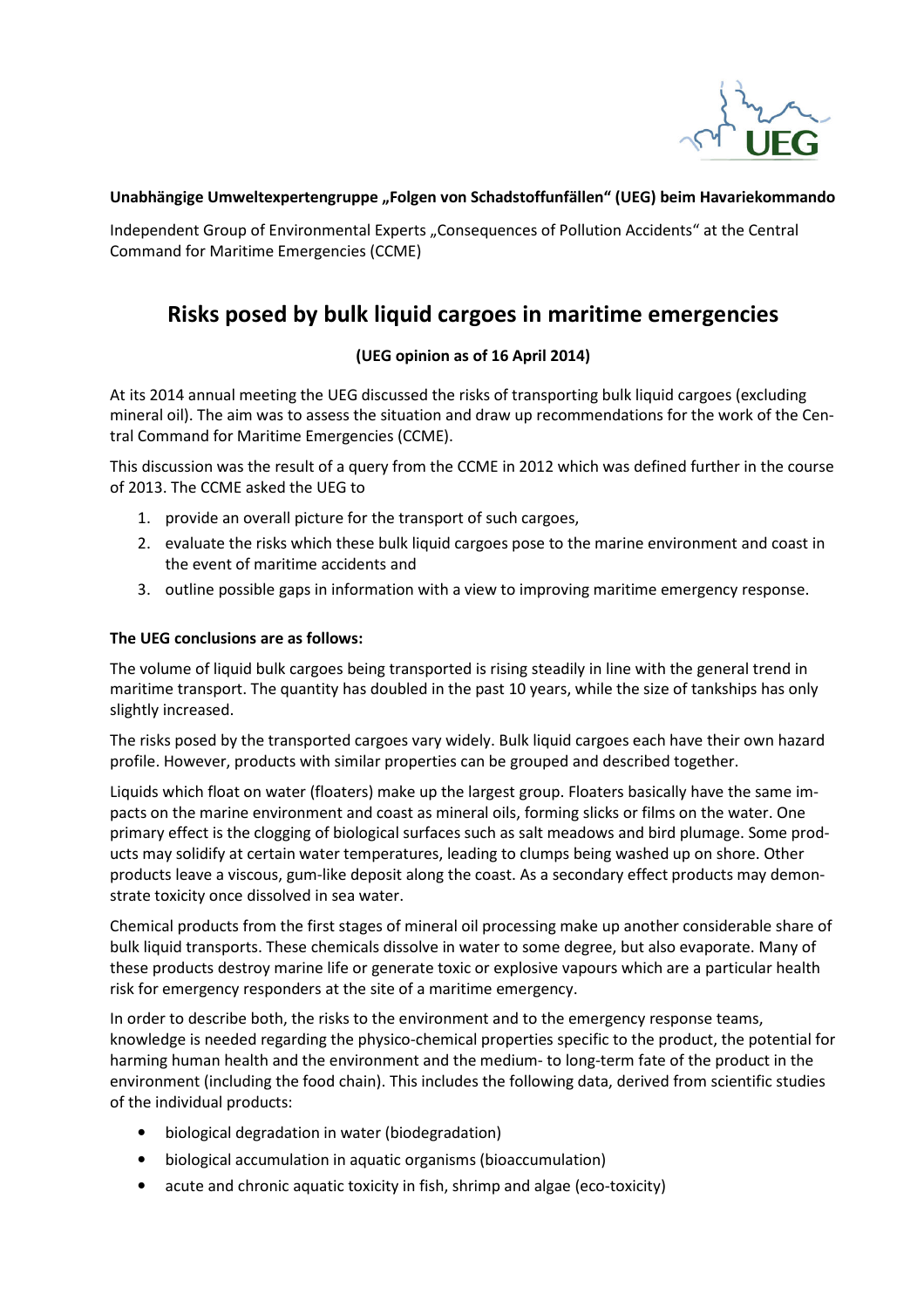*Independent Group of Environmental Experts "Consequences of Pollution Incidents" (UEG): "Risks posed by bulk liquid cargoes in maritime emergencies" – opinion as of 16 April 2014* 

- acute toxic effects on humans (especially from exposure to aerosol or fumes)
- irritant or corrosive effects on biological material, skin, eyes and mucous membranes
- longer-term health risks for humans and mammals (in particular carcinogenic potential and specific organ toxicity such as neurotoxicity)
- behaviour in the marine environment, in water (floating on the surface, evaporating, sinking, etc.).

Evaluations of these properties are available as a GESAMP hazard profile for around half of these products, especially for the main chemicals transported. If such independent scientific assessment is available conclusions could be drawn by the CCME.

However, additional data on the following properties are important for emergency response:

- physical and chemical degradation
- flammability
- explosiveness
- chemical reactivity

Considered in conjunction with the product quantities involved in the accident, the above data allow the following to be drawn up:

- risk assessment for the environment
- protection measures needed for the emergency response personnel
- recommendations on necessary safety measures or evacuations at the coasts.

However, when considering the overall picture the UEG found significant deficiencies. Independent scientific evaluations like the GESAMP hazard profiles only exist for around half of the approximately 1,700 bulk liquid cargoes approved for transport. This lack became apparent after one of the most recent accidents in European waters (YM Uranus). For many hours, emergency response teams had no data on the hazardous properties of the stricken tanker's cargo (pygas). Neither ship managers nor consignors were able to provide the necessary information. A review by the UEG of other products confirmed these potential deficiencies in the context of maritime emergencies.

#### **Recommendation**

To eliminate these serious failings, the UEG suggests that Germany present an initiative to the International Maritime Organization (IMO). The UEG recommends that if possible the initiative be pursued with the French and EU partners that responded to the YM Uranus accident (especially CEDRE and EMSA).

Other actions include discussing Germany's measures under the Marine Strategy Framework Directive (MSFD) for achieving good environmental status (target: pollutant-free seas) such as ways of improving pollution incident response (sub-target: expansion of pollution incident response).

In future it should be ensured that in the event of a maritime accident the hazard profiles and properties of all products carried are immediately available. In order for the Central Command for Maritime Emergencies to make sound evaluations and decisions on danger defence and emergency response, this information must be available for assessment by independent scientific experts.